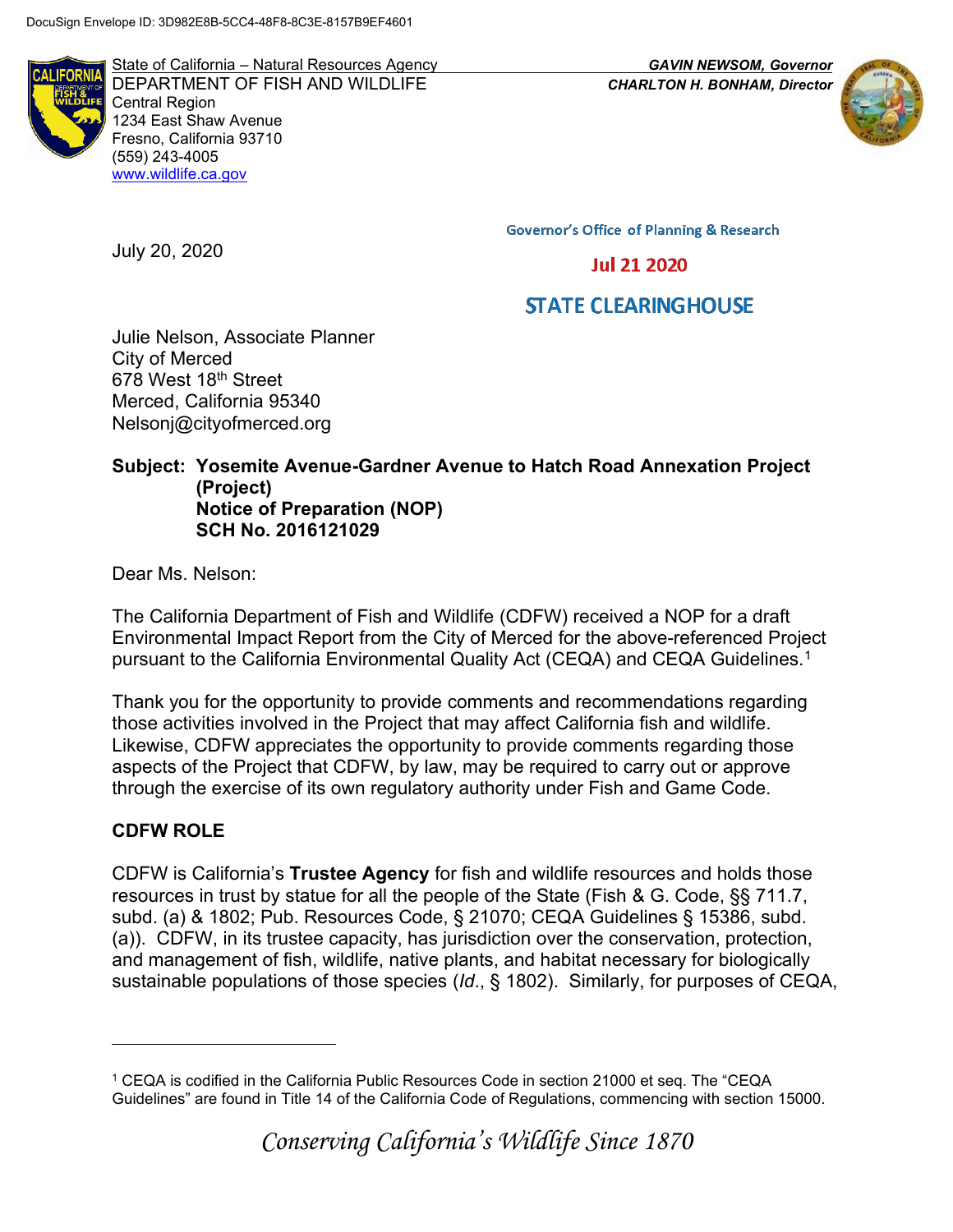CDFW is charged by law to provide, as available, biological expertise during public agency environmental review efforts, focusing specifically on projects and related activities that have the potential to adversely affect fish and wildlife resources.

CDFW is also submitting comments as a **Responsible Agency** under CEQA (Pub. Resources Code, § 21069; CEQA Guidelines, § 15381). CDFW expects that it may need to exercise regulatory authority as provided by the Fish and Game Code. As proposed, for example, the Project may be subject to CDFW's lake and streambed alteration regulatory authority (Fish & G. Code, § 1600 et seq.). Likewise, to the extent implementation of the Project as proposed may result in "take" as defined by State law of any species protected under the California Endangered Species Act (CESA) (Fish & G. Code, § 2050 et seq.), related authorization as provided by the Fish and Game Code will be required.

**Nesting Birds:** CDFW has jurisdiction over actions with potential to result in the disturbance or destruction of active nest sites or the unauthorized take of birds. Fish and Game Code sections that protect birds, their eggs and nests include sections 3503 (regarding unlawful take, possession or needless destruction of the nest or eggs of any bird), 3503.5 (regarding the take, possession or destruction of any birds-of-prey or their nests or eggs), and 3513 (regarding unlawful take of any migratory nongame bird).

In this role, CDFW is responsible for providing, as available, biological expertise during public agency environmental review efforts (e.g., CEQA), focusing specifically on Project activities that have the potential to adversely affect fish and wildlife resources. CDFW provides recommendations to identify potential impacts and possible measures to avoid or reduce those impacts.

# **PROJECT DESCRIPTION SUMMARY**

# **Proponent:** University Village Merced, LLC

**Objective:** The City of Merced proposes to annex a 70-acre site into the City limits. The Project includes The Crossings housing and retail component that proposes to provide multi-family and commercial retail uses on a 30-acre portion of the site. No development is proposed on the remaining 40 acres that surround the 30-acre portion. The City is proposing land use and zoning designations of Urban Transition and Low Density Residential for this land.

University Village Merced, LLC (Project applicant) is requesting entitlements to allow construction of the student housing and retail component of the Project as follows:

• 540 residential units in 20 3-story buildings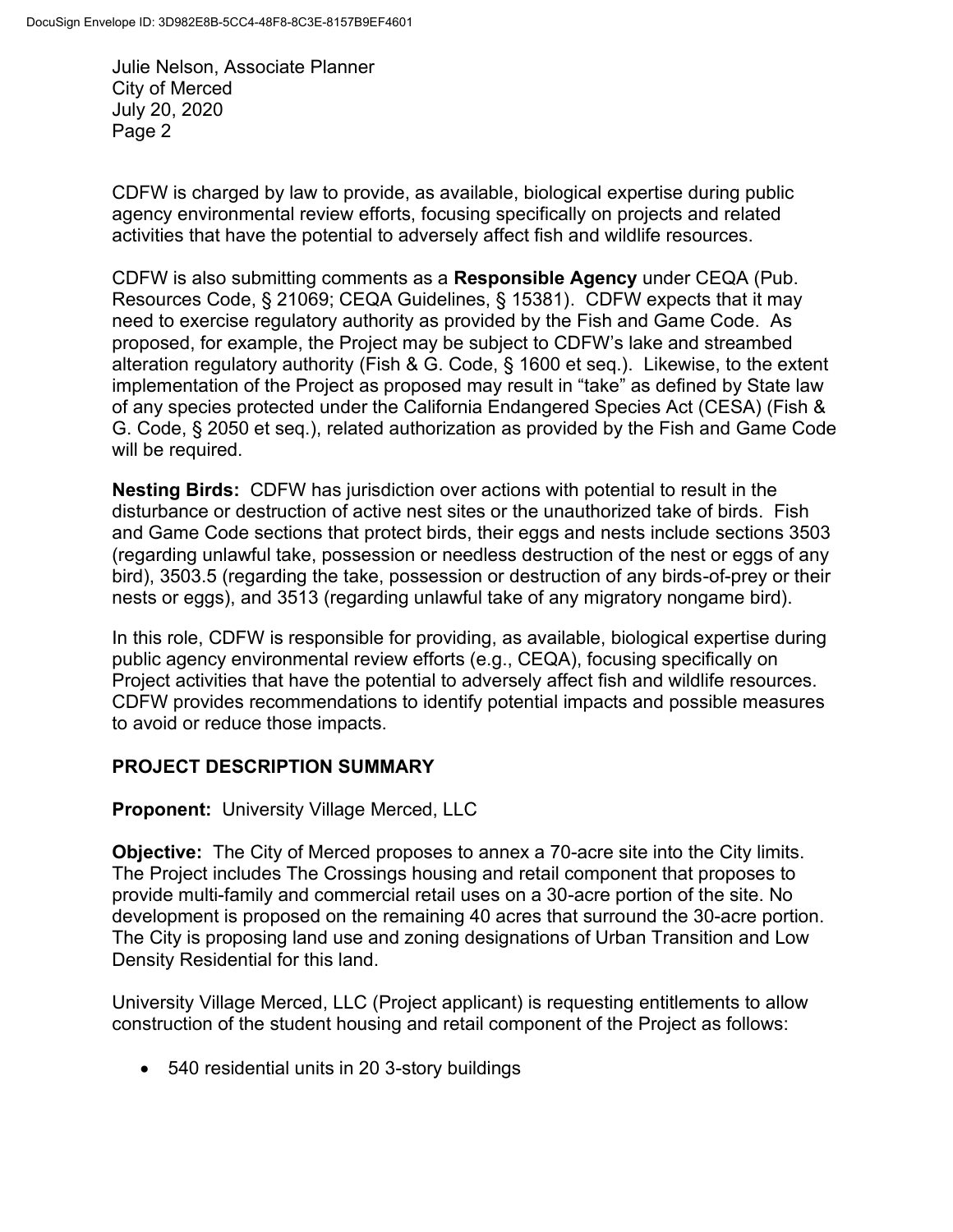- 111,000 square feet of mixed-use structures (66,000 square feet of retail and 45,000 square feet of residential) in 5 2-story buildings providing 30 additional units (12 apartments and 18 extended stay units)
- 13,700 square foot clubhouse
- 1,223 parking spaces
- Stormwater retention basin

**Location:** The approximately 70-acre Project site is located in Merced County on the north side of East Yosemite Avenue between North Gardner Avenue and Hatch Road. The site is unincorporated land contiguous with the City of Merced and is located approximately three miles from the University of California, Merced campus. The Project site is bounded by the City on two sides and would be annexed into the City to receive full urban services.

### **Timeframe:** N/A

### **COMMENTS AND RECOMMENDATIONS**

CDFW offers the following comments and recommendations to assist the City of Merced in adequately identifying and/or mitigating the Project's significant, or potentially significant, direct and indirect impacts on fish and wildlife (biological) resources. Editorial comments or other suggestions may also be included to improve the document.

There are many special-status resources that may utilize the Project site, and these resources may need to be evaluated and addressed prior to any approvals that would allow ground-disturbing activities. CDFW is concerned regarding potential impacts to special-status species including, but not limited to, the State threatened Swainson's hawk (*Buteo swainsoni*), the State threatened California tiger salamander (*Ambystoma californiense*), and the State species of special concern burrowing owl (*Athene cunicularia*).

#### **I. Environmental Setting and Related Impact**

**Would the Project have a substantial adverse effect, either directly or through habitat modifications, on any species identified as a candidate, sensitive, or special-status species in local or regional plans, policies, or regulations, or by CDFW or the United States Fish and Wildlife Service (USFWS)?**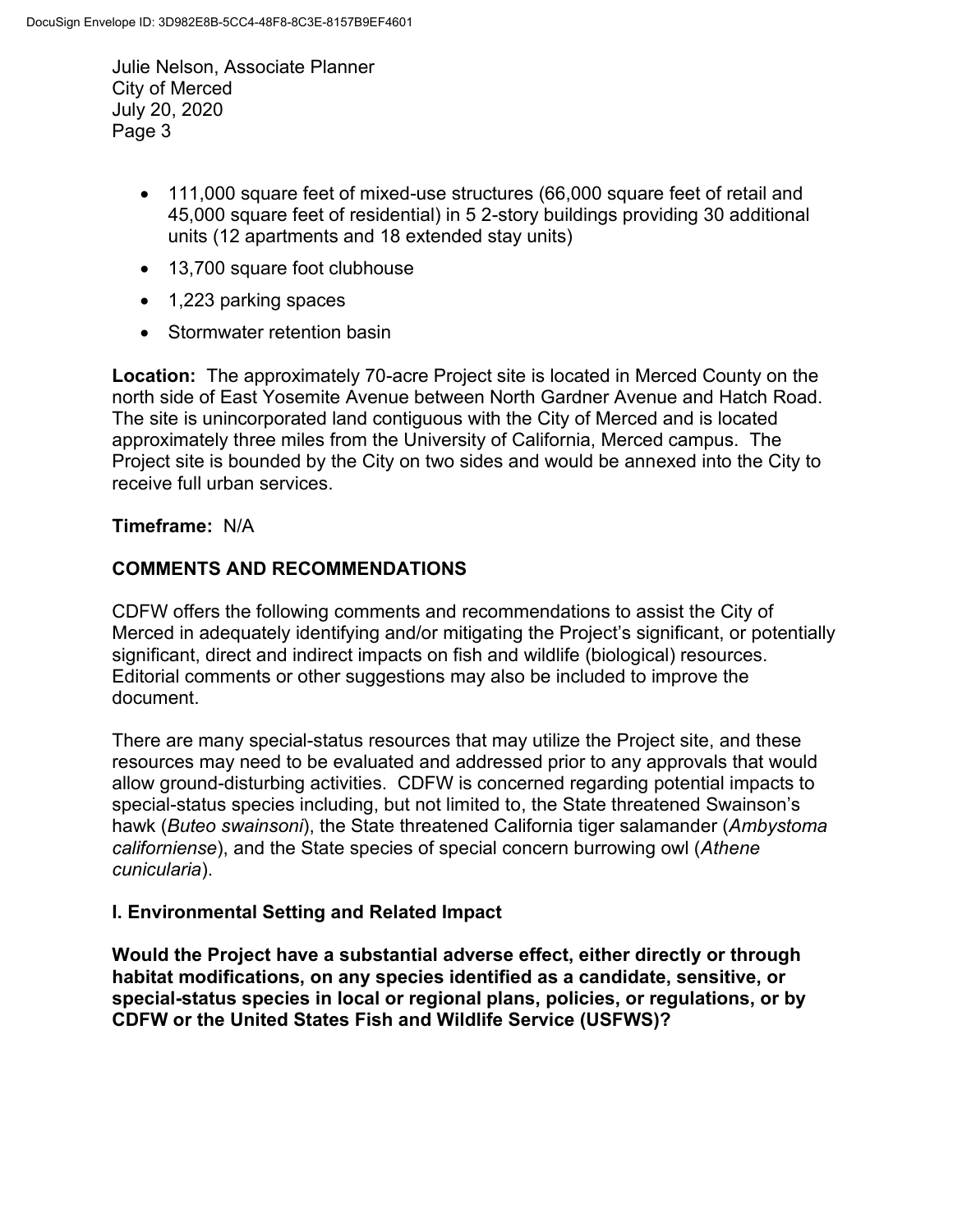### **COMMENT 1: Swainson's Hawk (SWHA)**

**Issue:** SWHA have the potential to nest near and forage within the Project site. The proposed Project will involve activities near large trees that may serve as potential nest sites.

**Specific impacts:** Without appropriate avoidance and minimization measures for SWHA, potential significant impacts that may result from Project activities include: nest abandonment, loss of nest trees, loss of foraging habitat that would reduce nesting success (loss or reduced health or vigor of eggs or young), and direct mortality. Any take of SWHA without appropriate incidental take authorization would be a violation of Fish and Game Code.

**Evidence impact is potentially significant:** SWHA exhibit high nest-site fidelity year after year and lack of suitable nesting habitat in the San Joaquin Valley limits their local distribution and abundance (CDFW 2016). Approval of the Project will lead to subsequent ground-disturbing activities that involve noise, groundwork, and movement of workers that could affect nests and has the potential to result in nest abandonment and loss of foraging habitat, significantly impacting local nesting SWHA.

#### **Recommended Potentially Feasible Mitigation Measure(s)**

To evaluate potential impacts to SWHA associated with the Project, CDFW recommends conducting the following evaluation of the Project site, incorporating the following mitigation measures into the environmental impact report (EIR) prepared for this Project, and that these measures be made conditions of approval for the Project.

#### **Recommended Mitigation Measure 1: SWHA Surveys**

CDFW recommends that a qualified wildlife biologist conduct surveys for nesting SWHA following the survey methods developed by the Swainson's Hawk Technical Advisory Committee (SWHA TAC 2000) prior to project implementation. The SWHA TAC recommends a 0.5-mile survey distance from the limits of disturbance. The survey protocol includes early season surveys to assist the project proponent in implementing necessary avoidance and minimization measures, and in identifying active nest sites prior to initiating ground-disturbing activities.

#### **Recommended Mitigation Measure 2: SWHA No-disturbance Buffer**

If ground-disturbing activities are to take place during the normal bird breeding season (March 1 through September 15), CDFW recommends that additional pre-activity surveys for active nests be conducted by a qualified biologist no more than 10 days prior to the start of Project implementation to ensure that no SWHA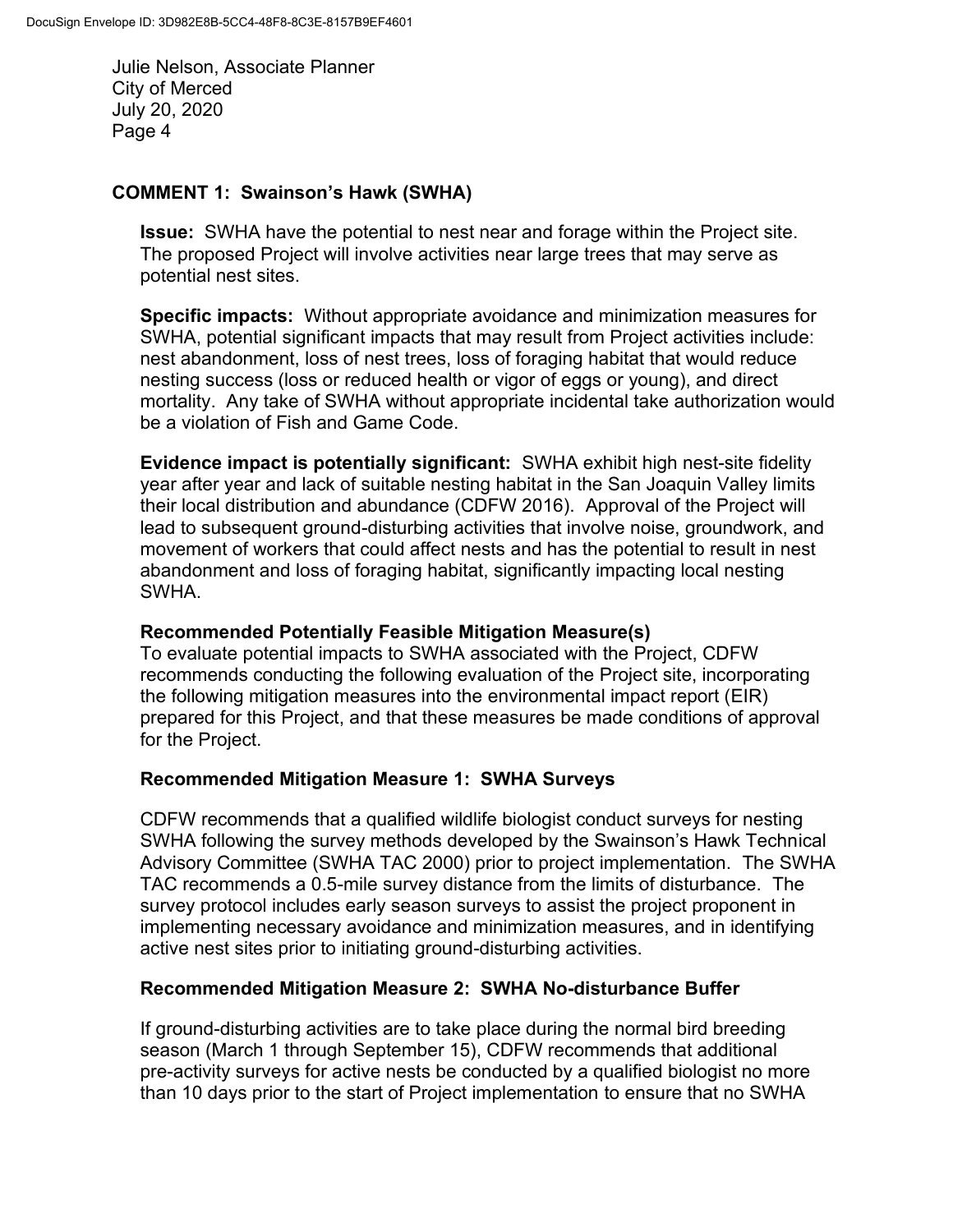> have begun nesting activities near the Project site. CDFW recommends a minimum no-disturbance buffer of  $\frac{1}{2}$  mile be delineated around active nests until the breeding season has ended or until a qualified biologist has determined that the birds have fledged and are no longer reliant upon the nest or parental care for survival.

#### **Recommended Mitigation Measure 3: SWHA Take Authorization**

CDFW recommends that in the event an active SWHA nest is detected during surveys and a ½-mile no-disturbance buffer is not feasible, consultation with CDFW is warranted to discuss how to implement the project and avoid take. If take cannot be avoided, take authorization through the issuance of an ITP, pursuant to Fish and Game Code section 2081(b) is necessary to comply with CESA.

#### **Recommended Mitigation Measure 4: Loss of SWHA Foraging Habitat**

CDFW recommends compensation for the loss of SWHA foraging habitat as described in CDFW's "Staff Report Regarding Mitigation for Impacts to Swainson's Hawks" (CDFG 1994) to reduce impacts to foraging habitat to less than significant. The Staff Report recommends that mitigation for habitat loss occur within a minimum distance of 10 miles from known nest sites. CDFW has the following recommendations based on the Staff Report:

- For projects within 1 mile of an active nest tree, a minimum of 1 acre of habitat management (HM) land for each acre of development is advised.
- For projects within 5 miles of an active nest but greater than 1 mile, a minimum of ¾ acre of HM land for each acre of development is advised.
- For projects within 10 miles of an active nest tree but greater than 5 miles from an active nest tree, a minimum of ½ acre of HM land for each acre of development is advised.

#### **Recommended Mitigation Measure 5: SWHA Nest Trees**

CDFW recommends that the removal of known raptor nest trees, even outside of the nesting season, be replaced with an appropriate native tree species planting at a ratio of 3:1 at or near the Project site or in another area that will be protected in perpetuity to reduce impacts resulting from the loss of nesting habitat.

#### **COMMENT 2: California Tiger Salamander (CTS)**

**Issue:** Even though the surrounding area consist of developed land (i.e., homes and neighborhoods), there are remnant habitat to the north and northeast and CTS have the potential to occur in the Project site. Aerial imagery shows that the Project site is within one mile from potential breeding habitat.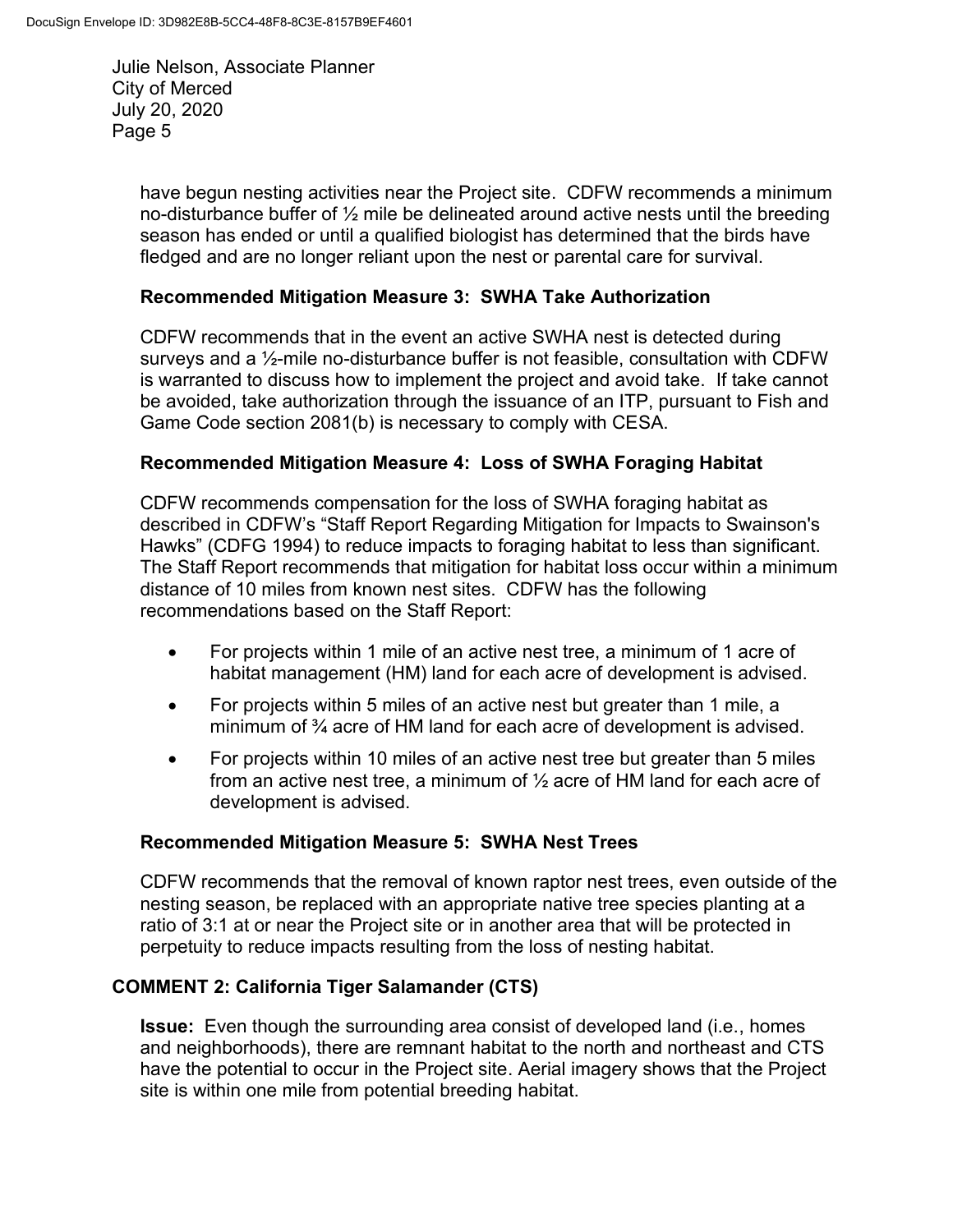> **Specific Impacts:** Aerial imagery shows that the Project site is within one mile from potential breeding habitat. Potential ground- and vegetation-disturbing activities associated with Project activities include: collapse of small mammal burrows, inadvertent entrapment, loss of upland refugia, water quality impacts to breeding sites, reduced reproductive success, reduction in health and vigor of eggs and/or young, and direct mortality of individuals.

> **Evidence impact would be significant:** Up to 75% of historic CTS habitat has been lost to urban and agricultural development (Searcy et al. 2013). Loss, degradation, and fragmentation of habitat are the primary threats to CTS in both the Central and San Joaquin valleys. Contaminants and vehicle strikes are also sources of mortality for the species (CDFW 2015, USFWS 2017). The Project site is within the range of CTS and has suitable habitat (i.e., grasslands interspersed with burrows and vernal pools). CTS have been determined to be physiologically capable of dispersing up to approximately 1.5 miles from seasonally flooded wetlands (Searcy and Shaffer 2011) and have been documented to occur near the Project site (CDFW 2020). Given the presence of potential habitat within and near the Project site, ground-disturbing activities have the potential to significantly impact local populations of CTS.

### **Recommended Potentially Feasible Mitigation Measure(s)**

To evaluate potential impacts to CTS, CDFW recommends conducting the following evaluation of the Project site, incorporating the following mitigation measures into the EIR prepared for this Project, and that these measures be made conditions of approval for the Project.

#### **Recommended Mitigation Measure 6: Focused CTS Protocol-level Surveys**

CDFW recommends that a qualified biologist conduct protocol-level surveys in accordance with the USFWS "Interim Guidance on Site Assessment and Field Surveys for Determining Presence or a Negative Finding of the California Tiger Salamander" (USFWS 2003) at the appropriate time of year to determine the existence and extent of CTS breeding and refugia habitat. The protocol-level surveys for CTS require more than one survey season and are dependent upon sufficient rainfall to complete. As a result, consultation with CDFW and the USFWS is recommended well in advance of beginning the surveys and prior to any planned vegetation- or ground-disturbing activities. CDFW advises that the protocol-level survey include a 100-foot buffer around the Project area in all areas of wetland and upland habitat that could support CTS. Please be advised that protocol-level survey results are viable for two years after the results are reviewed by CDFW.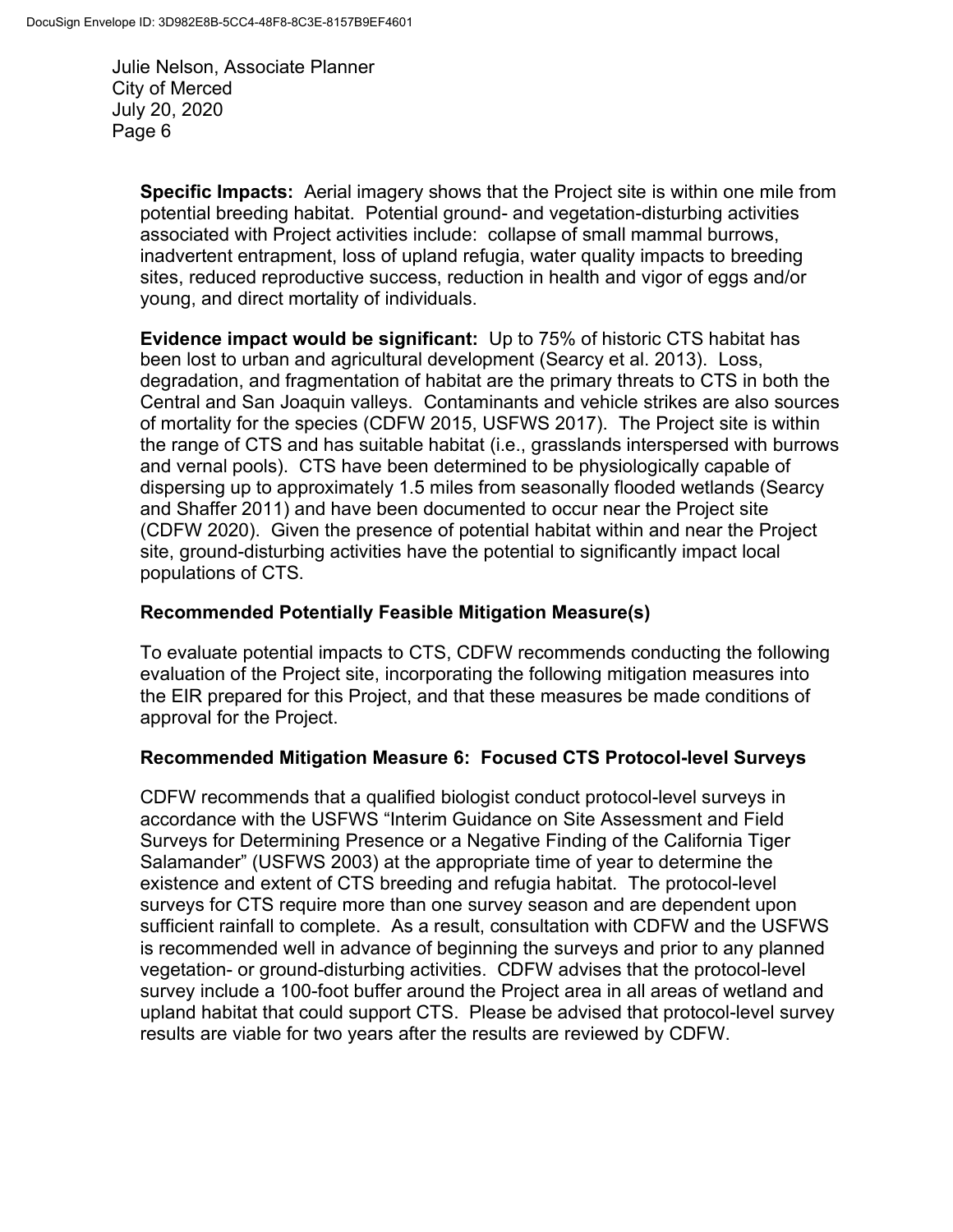### **Recommended Mitigation Measure 7: CTS Avoidance**

If CTS protocol-level surveys as described in the above Mitigation Measure 6 are not conducted, CDFW advises that a minimum 50-foot no-disturbance buffer be delineated around all small mammal burrows in suitable upland refugia habitat within and/or adjacent to the Project site. Further, CDFW recommends potential or known breeding habitat within and/or adjacent to the Project site be delineated with a minimum 250-foot no-disturbance buffer. Both upland burrow and wetland breeding no-disturbance buffers are intended to minimize impacts to CTS habitat and avoid take of individuals. Alternatively, the applicant can assume presence of CTS within the Project site and obtain from CDFW a State Incidental Take Permit (ITP) in accordance with Fish and Game Code section 2081(b).

#### **Recommended Mitigation Measure 8: CTS Take Authorization**

If through surveys it is determined that CTS are occupying or have the potential to occupy the Project site, consultation with CDFW is warranted to determine if the Project can avoid take. If take cannot be avoided, take authorization would be warranted prior to initiating ground-disturbing activities to comply with CESA. Take authorization would occur through issuance of an ITP by CDFW, pursuant to Fish and Game Code section 2081(b). As stated above, in the absence of protocol surveys, the applicant can assume presence of CTS within the Project site and obtain an ITP from CDFW.

#### **COMMENT 3: Burrowing Owl (BUOW)**

**Issue:** BUOW may occur within and/or adjacent to the Project site. BUOW inhabit open grassland containing small mammal burrows, a requisite habitat feature used by BUOW for nesting and cover. Habitat both within and bordering the Project site, supports grassland habitat (CDFW 2020).

**Specific impact:** Potentially significant direct impacts associated with subsequent activities and development include burrow collapse, inadvertent entrapment, nest abandonment, reduced reproductive success, reduction in health and vigor of eggs and/or young, and direct mortality of individuals.

**Evidence impact is potentially significant:** BUOW rely on burrow habitat year-round for their survival and reproduction. Habitat loss and degradation are considered the greatest threats to BUOW in California's Central Valley (Gervais et al. 2008). The Project site contain and is bordered by some of the only remaining undeveloped land in the vicinity. Therefore, subsequent ground-disturbing activities associated with Project approval have the potential to significantly impact local BUOW populations. In addition, and as described in CDFW's "Staff Report on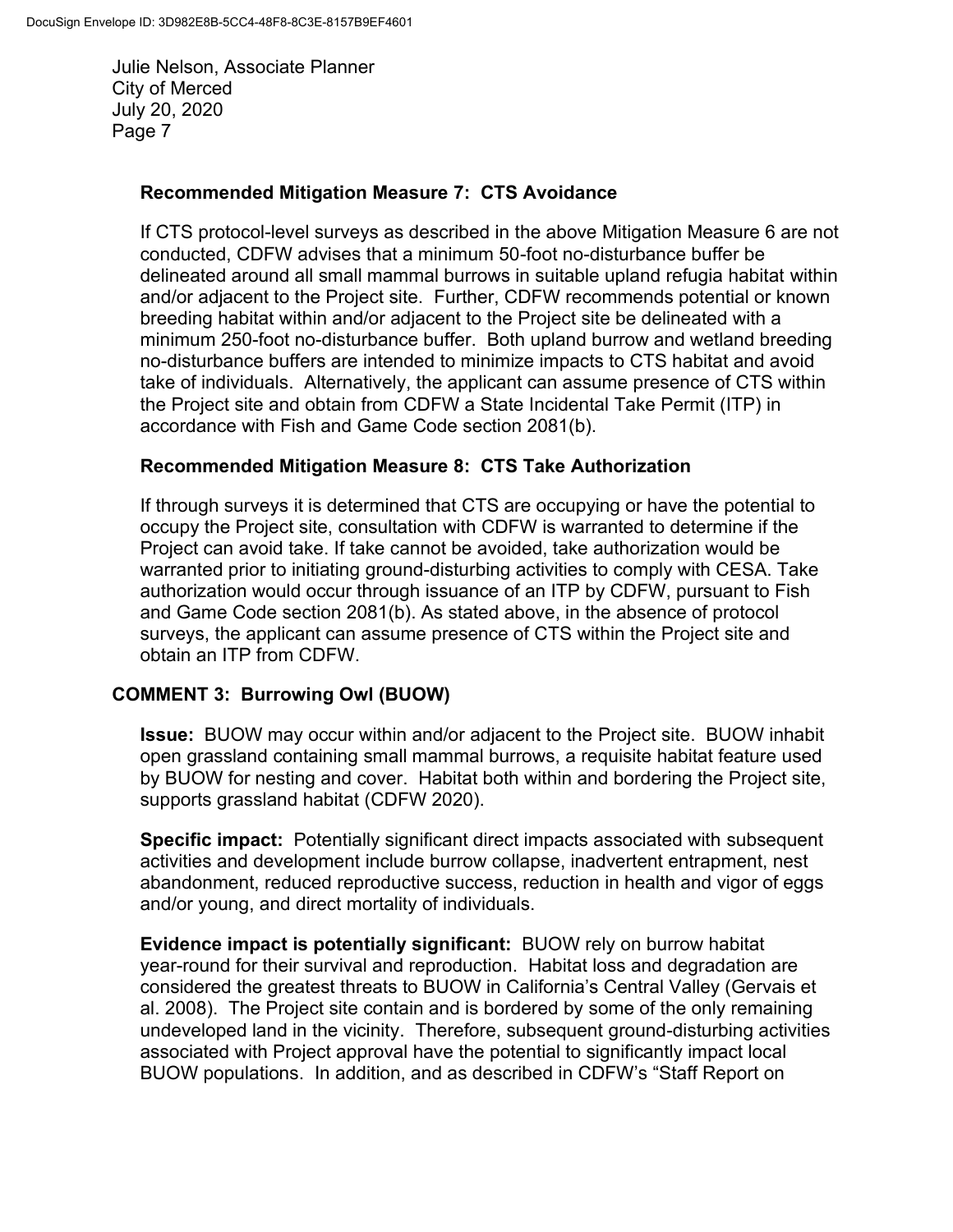> Burrowing Owl Mitigation" (CDFG 2012), excluding and/or evicting BUOW from their burrows is considered a potentially significant impact under CEQA.

### **Recommended Potentially Feasible Mitigation Measure(s) (Regarding Environmental Setting and Related Impact)**

To evaluate potential impacts to BUOW associated with the Project, CDFW recommends conducting the following evaluation of the Project site, incorporating the following mitigation measures into the EIR prepared for this Project, and that these measures be made conditions of approval for the Project.

# **Recommended Mitigation Measure 9: BUOW Surveys**

CDFW recommends assessing presence/absence of BUOW by having a qualified biologist conduct surveys following the California Burrowing Owl Consortium's "Burrowing Owl Survey Protocol and Mitigation Guidelines" (CBOC 1993) and CDFW's "Staff Report on Burrowing Owl Mitigation" (CDFG 2012). Specifically, CBOC and CDFW's Staff Report suggest three or more surveillance surveys conducted during daylight with each visit occurring at least three weeks apart during the peak breeding season (April 15 to July 15), when BUOW are most detectable.

# **Recommended Mitigation Measure 10: BUOW Avoidance**

CDFW recommends no-disturbance buffers, as outlined in the "Staff Report on Burrowing Owl Mitigation" (CDFG 2012), be implemented prior to and during any ground-disturbing activities. Specifically, CDFW's Staff Report recommends that impacts to occupied burrows be avoided in accordance with the following table unless a qualified biologist approved by CDFW verifies through non-invasive methods that either: 1) the birds have not begun egg laying and incubation; or 2) that juveniles from the occupied burrows are foraging independently and are capable of independent survival.

| Location      | Time of Year   | Level of Disturbance |                 |       |
|---------------|----------------|----------------------|-----------------|-------|
|               |                | Low                  | Med             | High  |
| Nesting sites | April 1-Aug 15 | 200 m*               | 500 m           | 500 m |
| Nesting sites | Aug 16-Oct 15  | $200 \text{ m}$      | $200 \text{ m}$ | 500 m |
| Nesting sites | Oct 16-Mar 31  | 50 m                 | 100 m           | 500 m |

 $*$  meters  $(m)$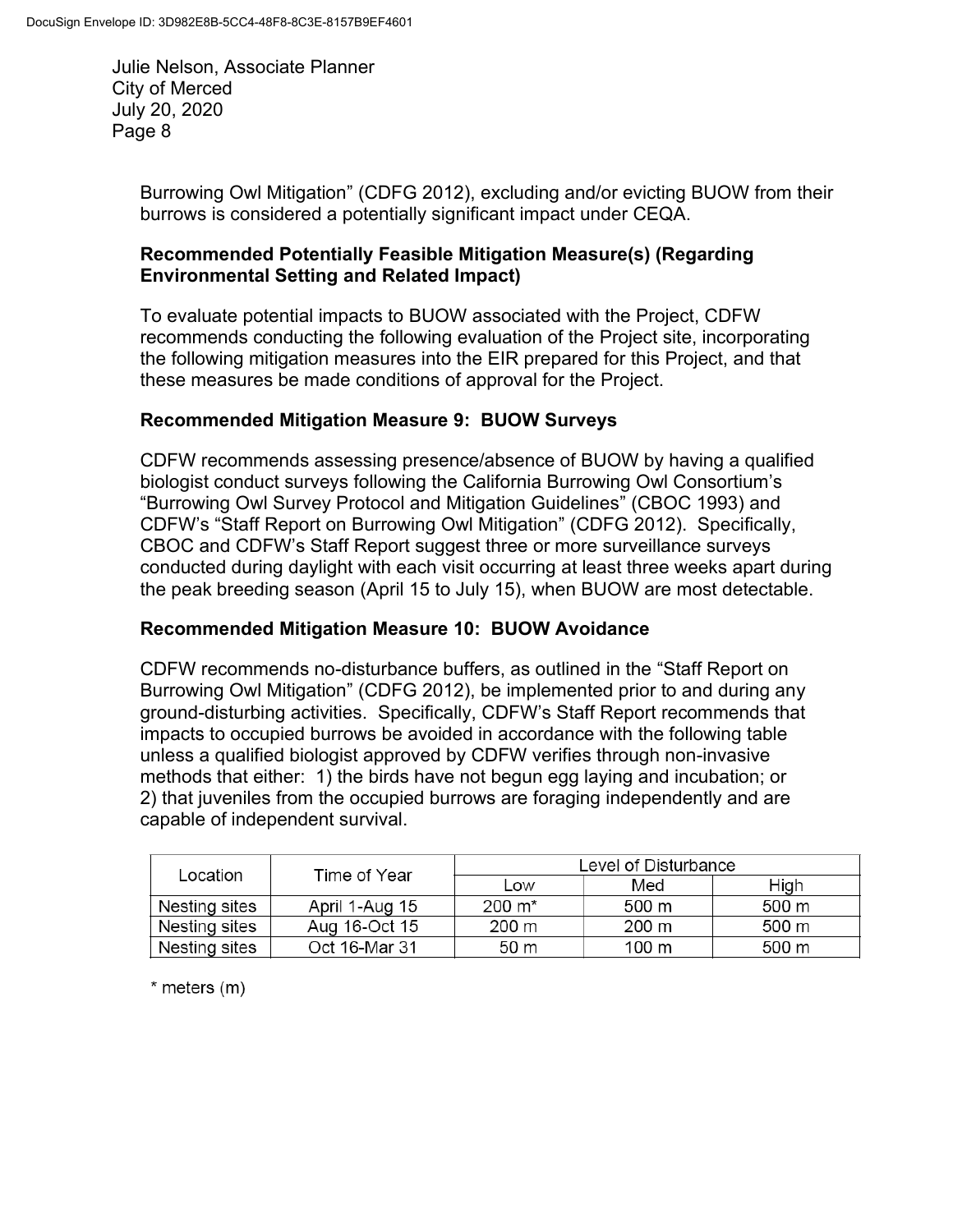#### **II. Editorial Comments and/or Suggestions**

**Nesting birds:** CDFW encourages that Project implementation occur during the bird non-nesting season; however, if ground-disturbing or vegetation-disturbing activities must occur during the breeding season (February through mid-September), the Project applicant is responsible for ensuring that implementation of the Project does not result in violation of the Migratory Bird Treaty Act or relevant Fish and Game Codes as referenced above.

To evaluate Project-related impacts on nesting birds, CDFW recommends that a qualified wildlife biologist conduct pre-activity surveys for active nests no more than 10 days prior to the start of ground or vegetation disturbance to maximize the probability that nests that could potentially be impacted are detected. CDFW also recommends that surveys cover a sufficient area around the Project sites to identify nests and determine their status. A sufficient area means any area potentially affected by the Project. In addition to direct impacts (i.e., nest destruction), noise, vibration, and movement of workers or equipment could also affect nests. Prior to initiation of construction activities, CDFW recommends that a qualified biologist conduct a survey to establish a behavioral baseline of all identified nests. Once construction begins, CDFW recommends having a qualified biologist continuously monitor nests to detect behavioral changes resulting from the Project. If behavioral changes occur, CDFW recommends halting the work causing that change and consulting with CDFW for additional avoidance and minimization measures.

If continuous monitoring of identified nests by a qualified wildlife biologist is not feasible, CDFW recommends a minimum no-disturbance buffer of 250 feet around active nests of non-listed bird species and a 500-foot no-disturbance buffer around active nests of non-listed raptors. These buffers are advised to remain in place until the breeding season has ended or until a qualified biologist has determined that the birds have fledged and are no longer reliant upon the nest or on-site parental care for survival. Variance from these no-disturbance buffers is possible when there is compelling biological or ecological reason to do so, such as when the construction areas would be concealed from a nest site by topography. CDFW recommends that a qualified wildlife biologist advise and support any variance from these buffers and notify CDFW in advance of implementing a variance.

# **ENVIRONMENTAL DATA**

CEQA requires that information developed in environmental impact reports and negative declarations be incorporated into a database which may be used to make subsequent or supplemental environmental determinations (Pub. Resources Code, § 21003, subd. (e)). Accordingly, please report any special-status species and natural communities detected during Project surveys to the California Natural Diversity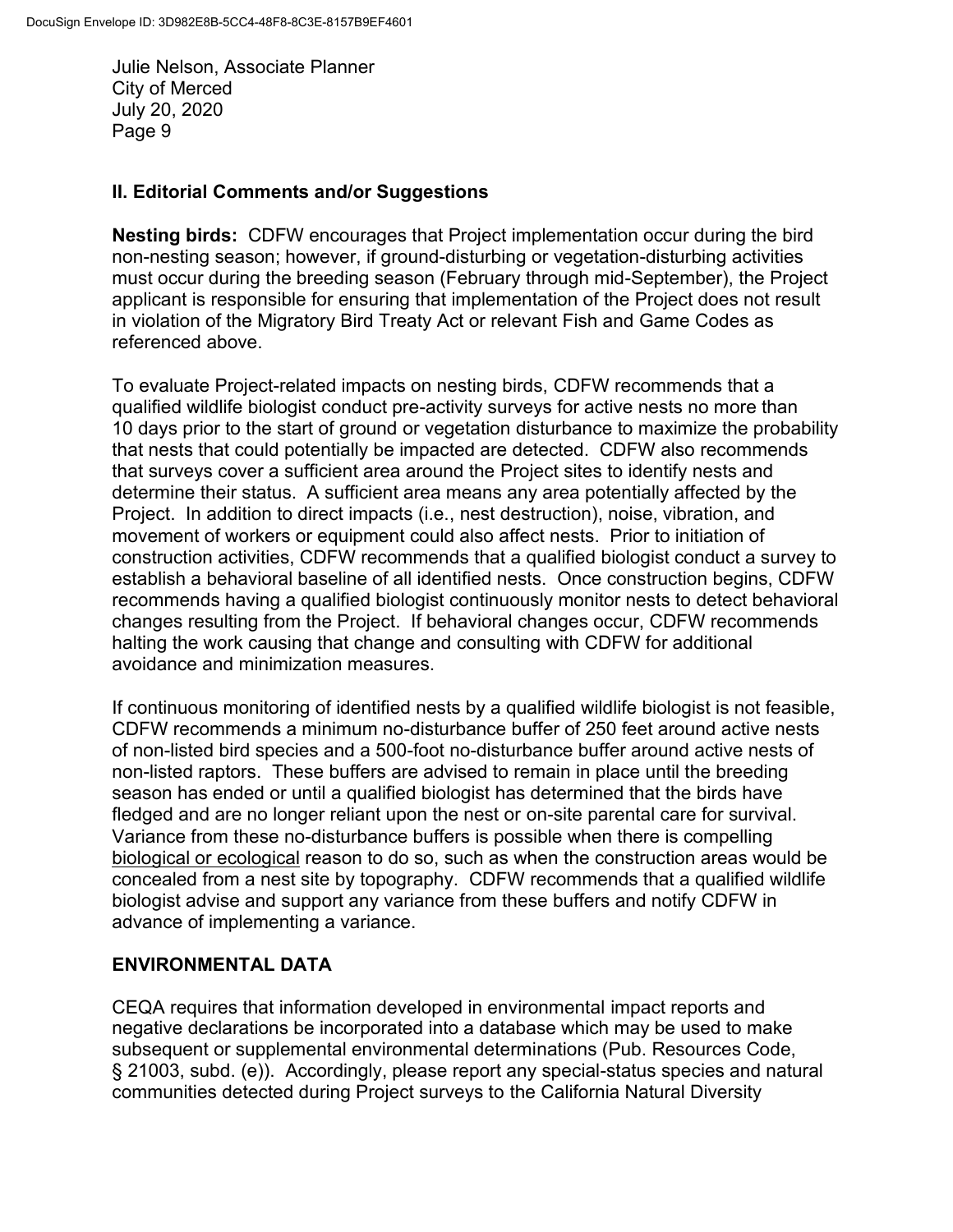Database (CNDDB). The CNDDB field survey form can be found at the following link: [https://www.wildlife.ca.gov/Data/CNDDB/Submitting-Data.](https://www.wildlife.ca.gov/Data/CNDDB/Submitting-Data) The completed form can be mailed electronically to CNDDB at the following email address: [CNDDB@wildlife.ca.gov.](mailto:CNDDB@wildlife.ca.gov) The types of information reported to CNDDB can be found at the following link: [https://www.wildlife.ca.gov/Data/CNDDB/Plants-and-Animals.](https://www.wildlife.ca.gov/Data/CNDDB/Plants-and-Animals)

# **FILING FEES**

If it is determined that the Project has the potential to impact biological resources, an assessment of filing fees will be necessary. Fees are payable upon filing of the Notice of Determination by the Lead Agency and serve to help defray the cost of environmental review by CDFW. Payment of the fee is required in order for the underlying project approval to be operative, vested, and final (Cal. Code Regs, tit. 14, § 753.5; Fish & G. Code, § 711.4; Pub. Resources Code, § 21089).

CDFW appreciates the opportunity to comment on the Project to assist the City of Merced in identifying and mitigating the Project's impacts on biological resources.

More information on survey and monitoring protocols for sensitive species can be found at CDFW's website ([https://www.wildlife.ca.gov/Conservation/Survey-Protocols\)](https://www.wildlife.ca.gov/Conservation/Survey-Protocols). If you have any questions, please contact Jim Vang, Environmental Scientist, at the address provided on this letterhead, by telephone at (559) 243-4014 extension 254, or by electronic mail at [Jim.Vang@wildlife.ca.gov.](mailto:Jim.Vang@wildlife.ca.gov)

Sincerely,

DocuSigned by:

annee Ferranti  $-041A77B10D78486...$ 

for Julie A. Vance Regional Manager

**Attachment**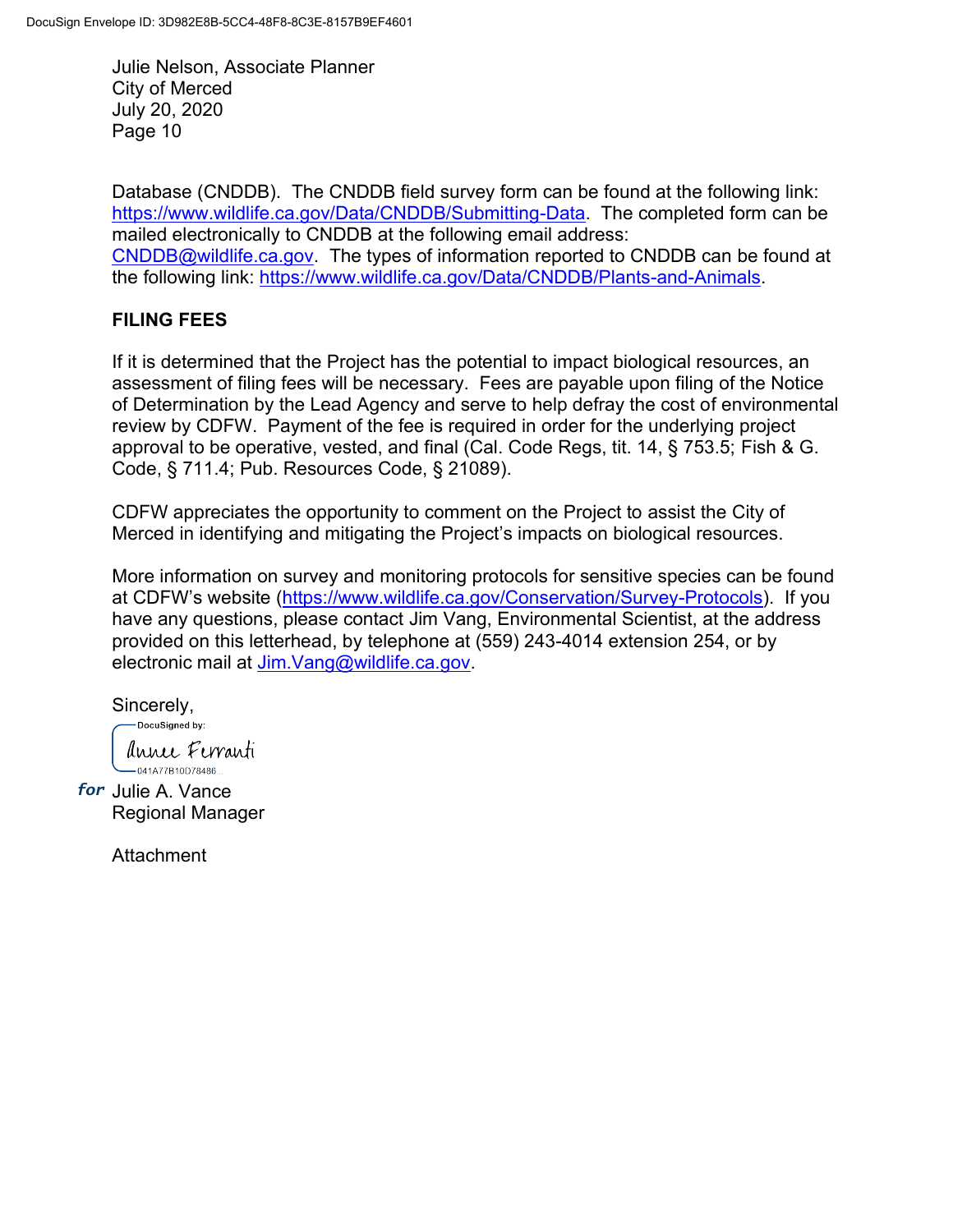# **Literature Cited**

- California Burrowing Owl Consortium (CBOC). 1993. Burrowing owl survey protocol and mitigation guidelines. April 1993.
- California Department of Fish and Game (CDFG). 1994. Staff Report Regarding Mitigation for Impacts to Swainson's Hawks (*Buteo Swainsoni*) in the Central Valley of California. California Department of Fish and Game.
- CDFW. 2012. Staff Report on Burrowing Owl Mitigation. California Department of Fish and Game, March 7, 2012.
- California Department of Fish and Wildlife (CDFW). 2015. California Tiger Salamander Technical Review – Habitat, Impacts and Conservation. California Department of Fish and Wildlife, October 2015.
- CDFW. 2016. Five Year Status Review for Swainson's Hawk (*Buteo swainsoni*). California Department of Fish and Wildlife. April 11, 2016.
- CDFW. 2020. Biogeographic Information and Observation System (BIOS). https://www.wildlife.ca.gov/Data/BIOS. Accessed 3 July 2020.
- Gervais, J.A., D.D. Rosenberg, and L.A. Comrack. Burrowing Owl (*Athene cunicularia*) *in* Shuford, W.D. and T. Gardali, editors. 2008. California Bird Species of Special Concern: A ranked assessment of species, subspecies, and distinct populations of birds of immediate conservation concern in California. Studies of Western Birds 1. Western Field Ornithologists, Camarillo, California, and California Department of Fish and Game, Sacramento, California, USA.
- Searcy, C.A. and H.B. Shaffer. 2011. Determining the migration distance of a vagile vernal pool specialist: How much land is required for conservation of California tiger salamanders? *In* Research and Recovery in Vernal Pool Landscapes, D. G. Alexander and R. A. Schlising, Eds. California State University, Chico, California.
- Searcy, C.A., E. Gabbai-Saldate, and H.B. Shaffer. 2013. Microhabitat use and migration distance of an endangered grassland amphibian. Biological Conservation 158: 80-87.
- Swainson's Hawk Technical Advisory Committee (SWHA TAC). 2000. Recommended Timing and Methodology for Swainson's Hawk Nesting Surveys in California's Central Valley. Swainson's Hawk Technical Advisory Committee, May 31, 2000.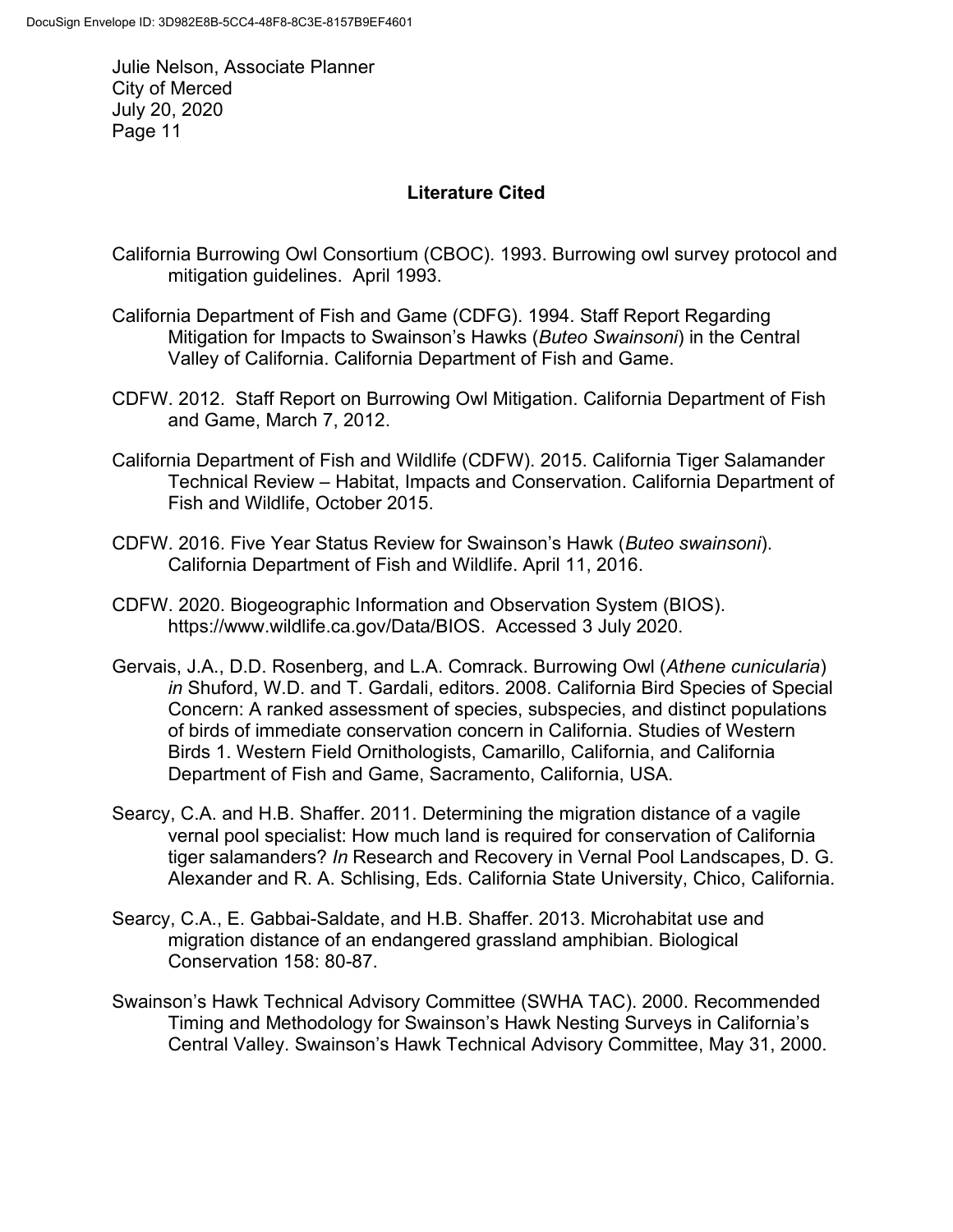- United State Fish and Wildlife Service (USFWS). 2003. Interim Guidance on Site Assessment and Field Surveys for Determining Presence or a Negative Finding of the California Tiger Salamander, October 2003.
- USFWS. 2017. Recovery Plan for the Central California Distinct Population Segment of the California Tiger Salamander (*Ambystoma californiense*). U. S. Fish and Wildlife Service, Region 8, Sacramento, California. June 2017.